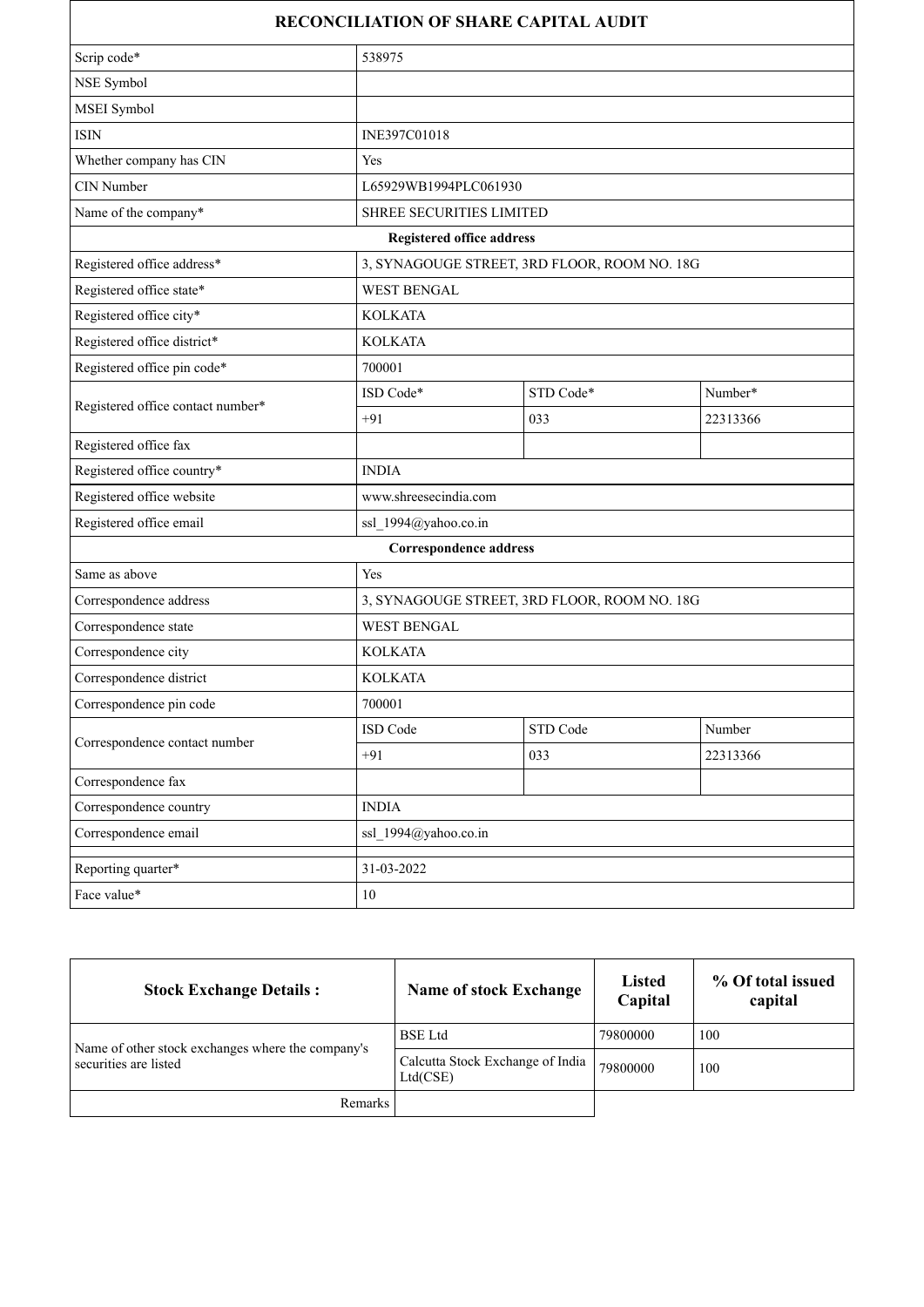| <b>Capital Details:</b>                                                           |                  |                           |  |
|-----------------------------------------------------------------------------------|------------------|---------------------------|--|
|                                                                                   | Number of shares | % Of total issued capital |  |
| Issued capital*                                                                   | 79800000         |                           |  |
| Listed capital (BSE) (As per company records)*                                    | 79800000         | 100                       |  |
| Held in dematerialised form in CDSL*                                              | 43612704         | 54.65                     |  |
| Held in dematerialised form in NSDL*                                              | 36136796         | 45.28                     |  |
| Physical*                                                                         | 50500            | 0.06                      |  |
| Total no.of shares*                                                               | 79800000         | 100                       |  |
| Reasons for difference if any, Between issued capital and listed capital*         | $\theta$         |                           |  |
| Reasons for difference if any, Between issued capital and total number of shares* | $\theta$         |                           |  |
| Reasons for difference if any, Between listed capital and total number of shares* | $\theta$         |                           |  |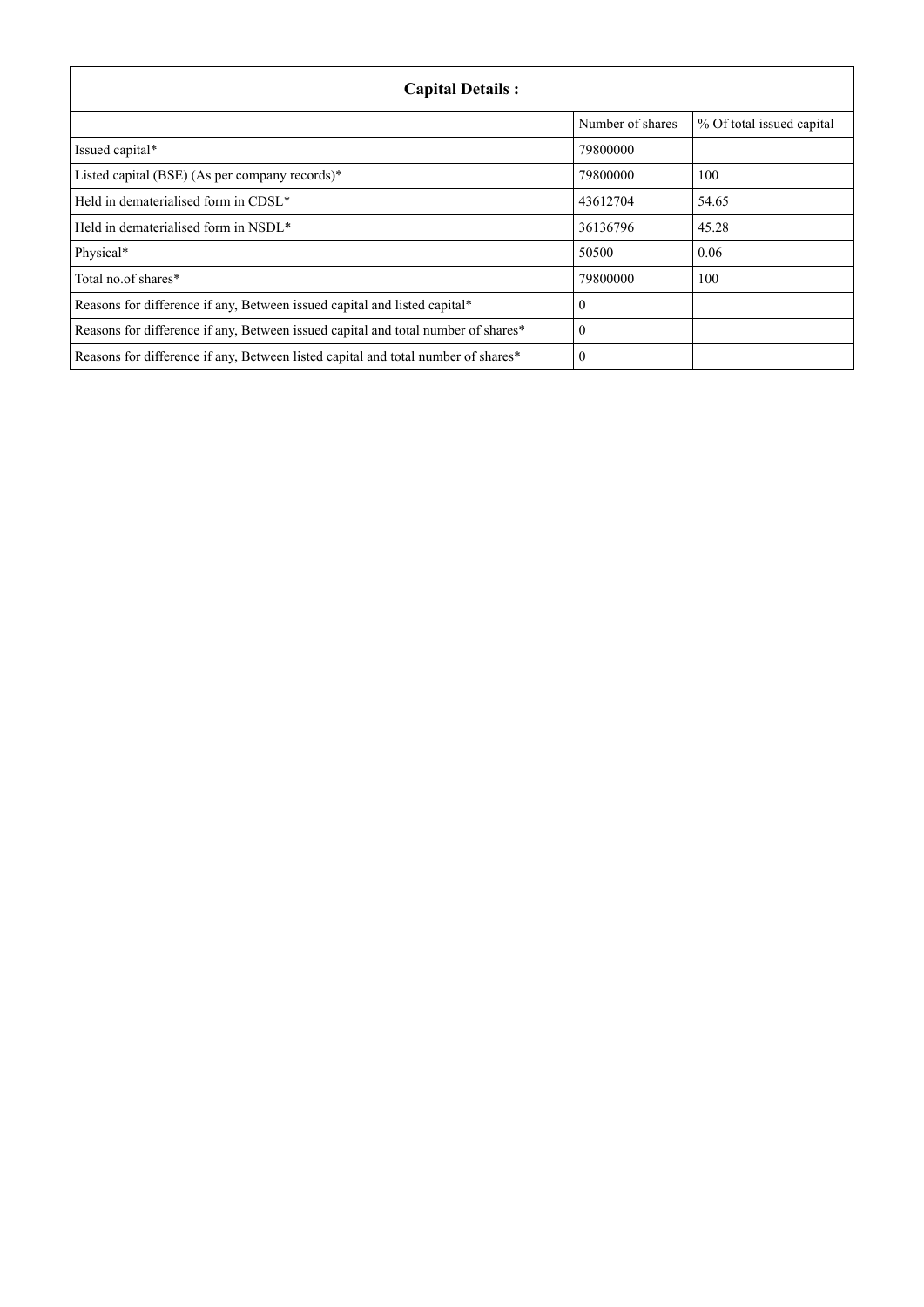## **Certifying the details of changes in share capital during the quarter under consideration as per Table below :**

Whether changes during the quarter\* No

| Register of members is updated*                                                                              |  |
|--------------------------------------------------------------------------------------------------------------|--|
| If not, Updated upto which date                                                                              |  |
| Reference of previous quarter with regards to excess dematerialised shares, If any.                          |  |
| Has the company resolved the matter (excess dematerialised shares mentioned above) in the current quarter ?* |  |
| If not, Reason why?                                                                                          |  |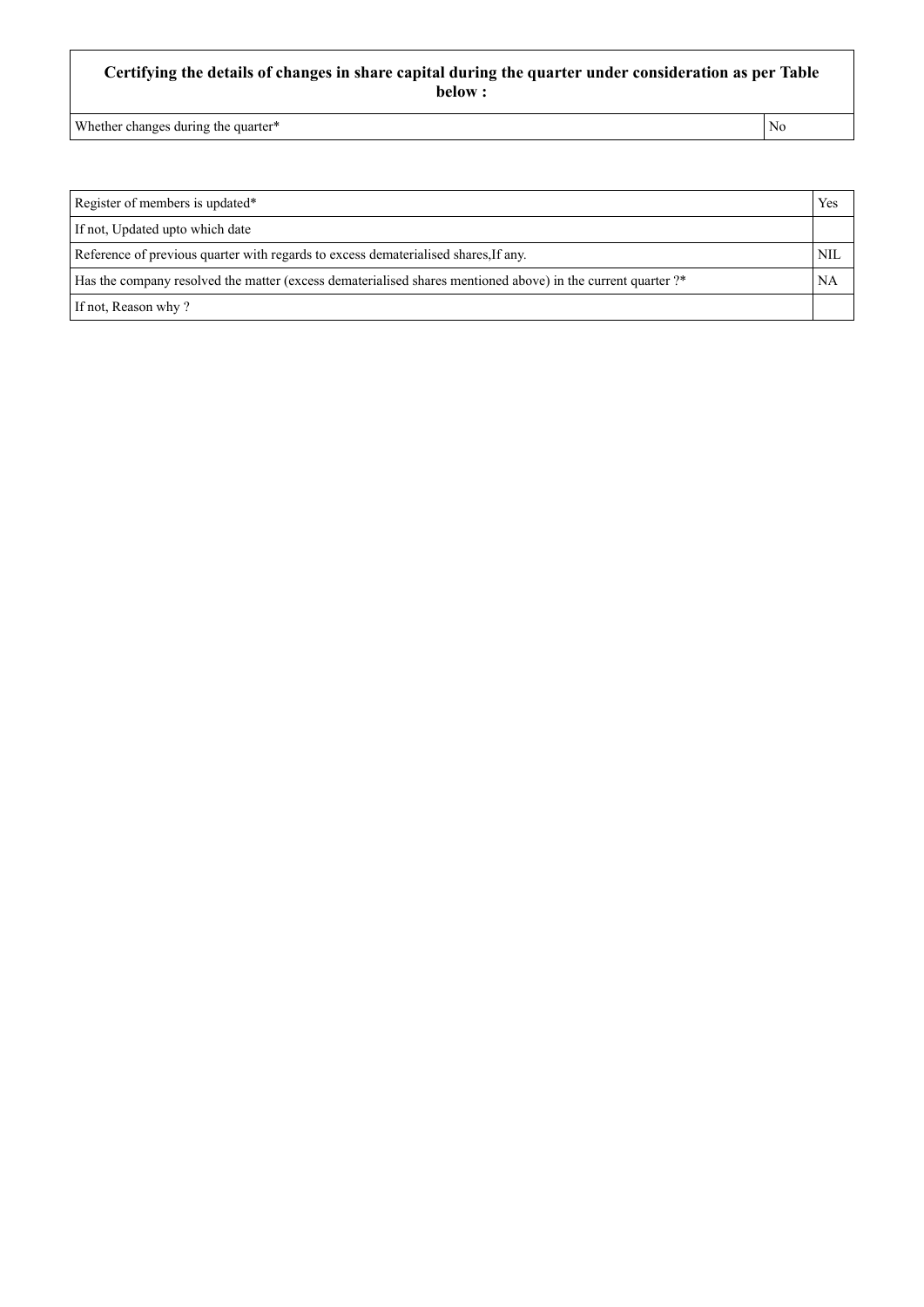## **Mentioned the total no.of requests, If any, confirmed after 21 days and the total no.of requests pending beyond 21 days with the reasons for delay**

| Total no.of demat requests     | No.of requests* | No.of shares* | Reasons for delay |
|--------------------------------|-----------------|---------------|-------------------|
| Confirmed after 21 days*       |                 |               |                   |
| Pending for more than 21 days* |                 |               |                   |
| Remarks                        |                 |               |                   |

| <b>Compliance Officer Details</b>                                            |                                                    |  |
|------------------------------------------------------------------------------|----------------------------------------------------|--|
| Whether Compliance officer appointed                                         | Yes                                                |  |
| Whether Qualified Company Secretary is Compliance Officer *                  | Yes                                                |  |
| Name of the compliance officer*                                              | <b>RAKSHA KUMARI</b>                               |  |
| PAN of the compliance officer*                                               | DRXPK8911H                                         |  |
| Date of Appointment                                                          | 19-02-2021                                         |  |
| Designation*                                                                 | COMPANY SECRETARY CUM COMPLIANCE<br><b>OFFICER</b> |  |
| Membership Nos                                                               | ACS-46084                                          |  |
| Telephone no.*                                                               | 033-22313366                                       |  |
| Fax no.                                                                      | $\overline{\phantom{a}}$                           |  |
| $E$ -mail id*                                                                | ssl 1994@yahoo.co.in                               |  |
| Whether any change in Compliance Officer during the previous 2 quarters*     | N <sub>o</sub>                                     |  |
| Whether the previous Compliance Officer was Qualified Company Secretary<br>* |                                                    |  |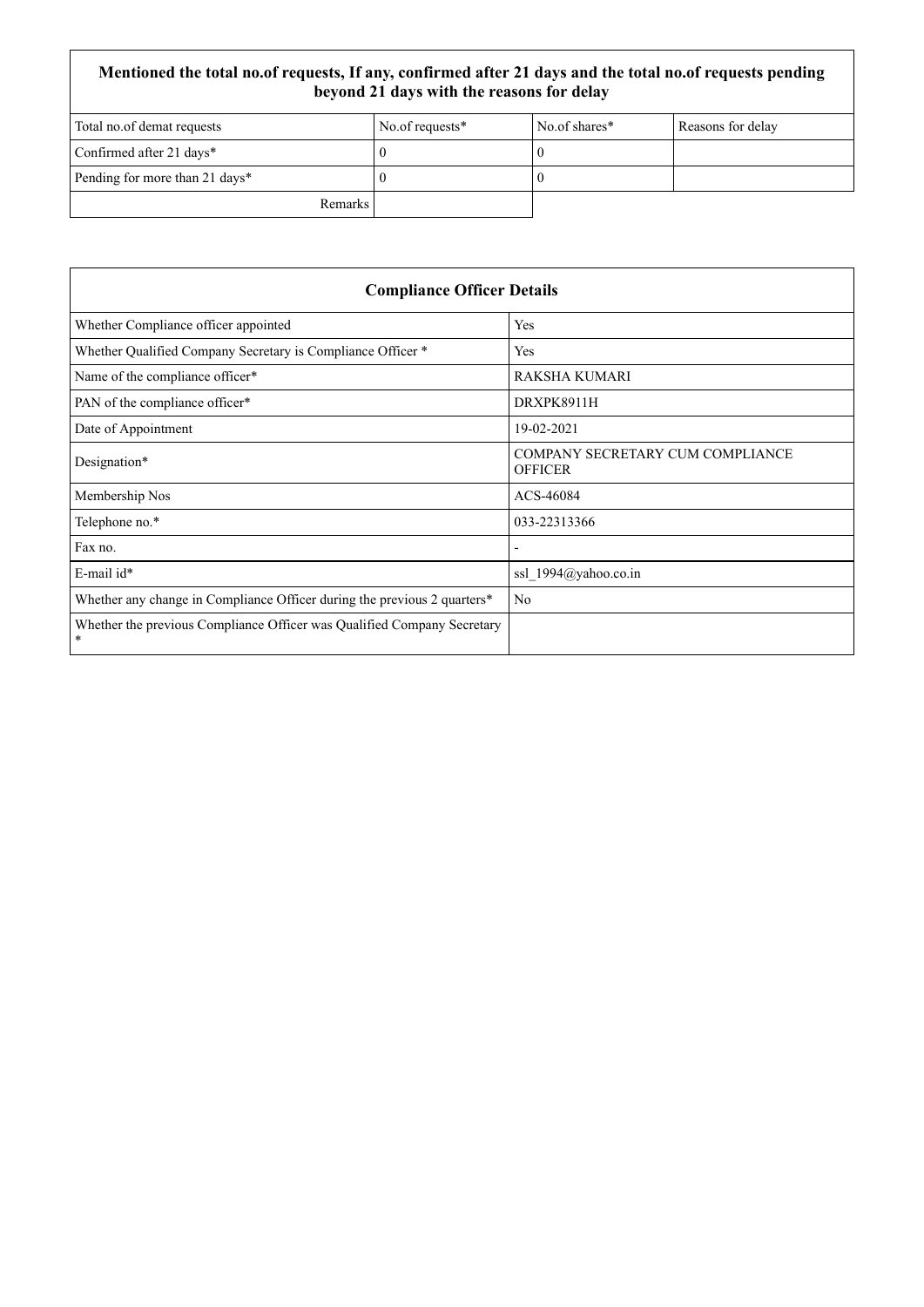| Whether the previous Compliance Officer was Qualified Company Secretary * |  |  |  |  |
|---------------------------------------------------------------------------|--|--|--|--|
| Previous Compliance Officer Name                                          |  |  |  |  |
| PAN of the previous compliance officer*                                   |  |  |  |  |
| Membership Nos                                                            |  |  |  |  |
| Date of Appointment                                                       |  |  |  |  |
| Date of Cessation                                                         |  |  |  |  |